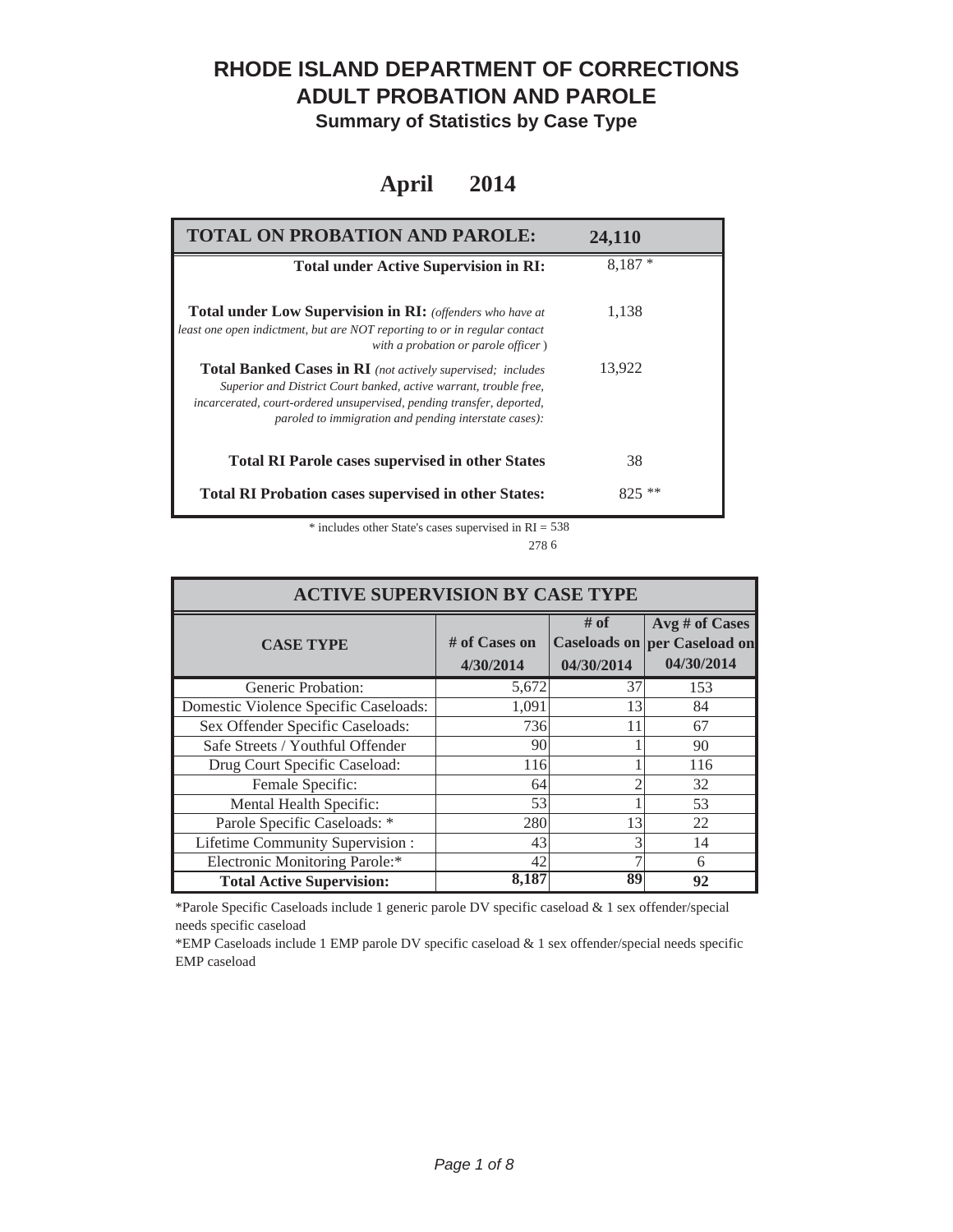# **RHODE ISLAND DEPARTMENT OF CORRECTIONS ADULT PROBATION AND PAROLE**

|  |  | <b>Summary of Statistics by Case Type</b> |  |  |  |
|--|--|-------------------------------------------|--|--|--|
|--|--|-------------------------------------------|--|--|--|

| NEW CASES AND CLOSED CASES BY CASE TYPE <sup>-1</sup> |                                                |                                       |                                                             |                                          |
|-------------------------------------------------------|------------------------------------------------|---------------------------------------|-------------------------------------------------------------|------------------------------------------|
| <b>CASE TYPE</b>                                      | <b>New Cases</b><br>During the<br><b>Month</b> | <b>Total New</b><br><b>Cases CY14</b> | <b>Cases</b><br><b>Closed</b><br>During the<br><b>Month</b> | <b>Total Cases</b><br><b>Closed CY14</b> |
| Generic Probation:                                    | 366                                            | 1214                                  | 160                                                         | 720                                      |
| Domestic Violence Specific Caseloads:                 | 59                                             | 256                                   | 24                                                          | 132                                      |
| Sex Offender Specific Caseloads:                      | 14                                             | 52                                    |                                                             | 14                                       |
| Safe Streets / Youthful Offender                      |                                                | 6                                     | 3                                                           | 3                                        |
| Drug Court Specific Caseload:                         |                                                | 18                                    |                                                             | $\mathfrak{D}$                           |
| Female Specific:                                      |                                                | 0                                     |                                                             |                                          |
| Mental Health Specific:                               |                                                | 0                                     |                                                             | $\mathfrak{D}$                           |
| Parole Specific Caseloads: *                          | 14                                             | 58                                    |                                                             | 12                                       |
| Lifetime Community Supervision:                       |                                                | 6                                     |                                                             |                                          |
| Electronic Monitoring Parole:*                        |                                                | 26                                    |                                                             | 23                                       |
| <b>Total for Active Supervision Cases:</b>            | 463                                            | 1,636                                 | 197                                                         | 910                                      |

<sup>1</sup>This chart excludes all cases assigned to the MSU, regional low supervision or warrant, District Court incarcerated cases and court-ordered unsupervised cases. It also does not include any cases transferred from one caseload to another EXCEPT cases transferred from caseload 196 - Probation Hold status.

| <b>BANKED CASES</b> (not actively supervised)                             |                            |        |  |
|---------------------------------------------------------------------------|----------------------------|--------|--|
| <b>CASE TYPE</b>                                                          | # of Cases on $04/30/2014$ |        |  |
| Minimum Supervision Unit (Superior Court Cases) Total:                    |                            | 10,397 |  |
| Trouble Free/Active Warrant Cases:                                        | 7,754                      |        |  |
| Court Ordered Unsupervised Cases:                                         | 290                        |        |  |
| <b>Incarcerated Cases:</b>                                                | 1,924                      |        |  |
| Deported Cases:                                                           | 429                        |        |  |
| <b>District Court Administratively Banked Cases Total:</b>                |                            | 2,877  |  |
| <b>District Court Incarcerated Cases Total:</b>                           |                            |        |  |
| District Court court ordered unsupervised cases Total:                    |                            | 72     |  |
| <b>Cases Paroled to Immigration or Another Jurisdiction:</b>              |                            | 12     |  |
| <b>Active Parole Warrants</b> (not included in active supervision totals) |                            | 45     |  |
| <b>Regional Probation Warrant Cases:</b>                                  |                            | 382    |  |
| <b>Transfer Pool Cases:</b>                                               |                            | 135    |  |
| <b>Others States Cases Pending RI Interstate Acceptance:</b>              |                            |        |  |
| <b>Banked Total:</b>                                                      |                            | 13.92  |  |